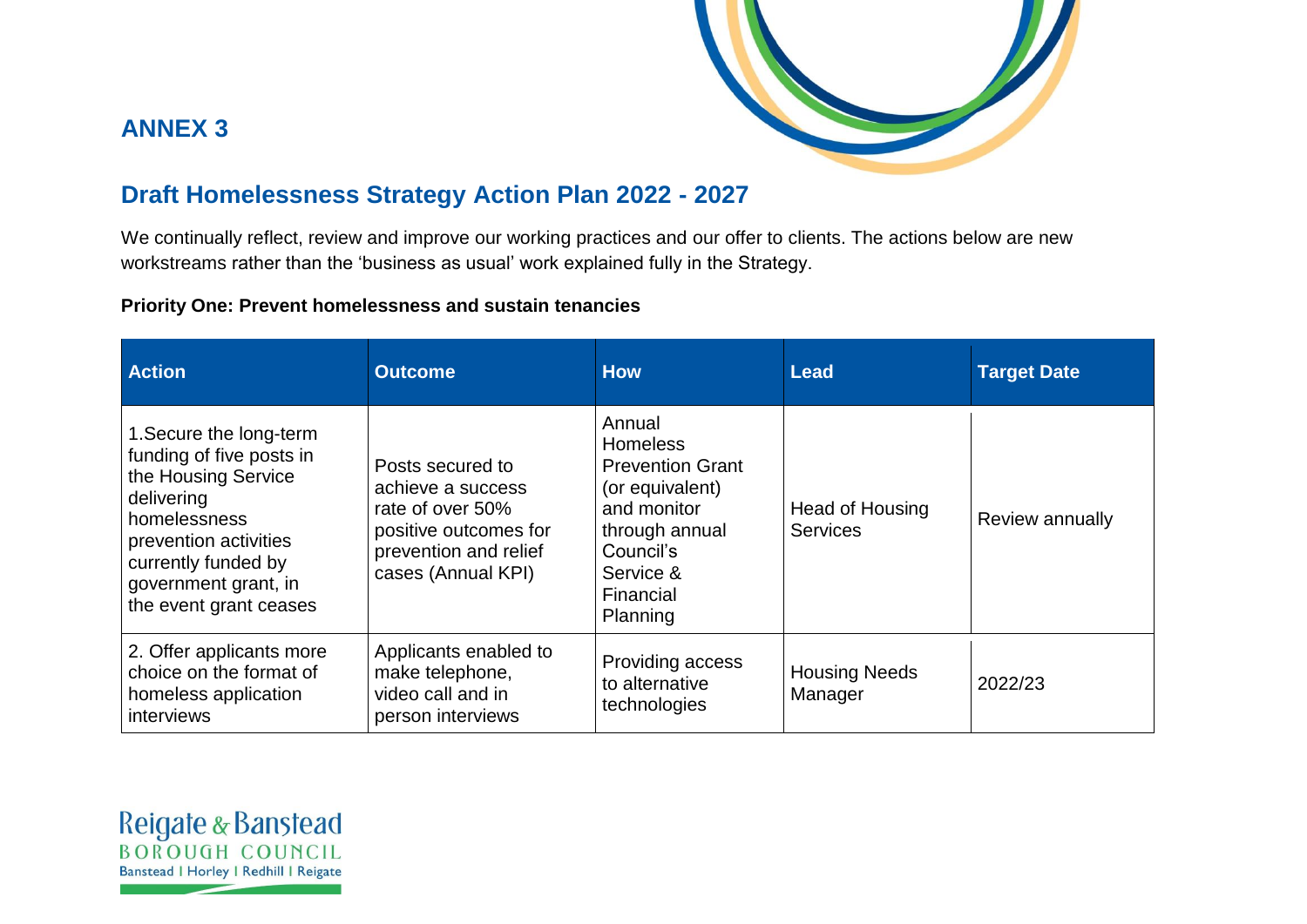| <b>Action</b>                                                                                                                      | <b>Outcome</b>                                                                                                                    | <b>How</b>                                                                                                                                                  | <b>Lead</b>                                               | <b>Target Date</b>   |
|------------------------------------------------------------------------------------------------------------------------------------|-----------------------------------------------------------------------------------------------------------------------------------|-------------------------------------------------------------------------------------------------------------------------------------------------------------|-----------------------------------------------------------|----------------------|
| 3. Secure the funding of<br>two Council Money Advice<br>posts in the event central<br>government grant ceases                      | Posts secured to<br>achieve a success<br>rate of over 50%<br>positive outcomes for<br>prevention and relief<br>cases (Annual KPI) | Annual<br><b>Homeless</b><br><b>Prevention Grant</b><br>(or equivalent)<br>and monitor<br>through annual<br>Council's<br>Service &<br>Financial<br>Planning | Head of<br>Wellbeing and<br>Intervention                  | Review annually      |
| 4. Provide interest free<br>loans to eligible<br>households to secure<br>accommodation,<br>subject to the<br>availability of funds | Scheme contributes<br>to achieving over<br>50% positive<br>outcomes for<br>prevention and relief<br>cases (Annual KPI)            | Annual<br><b>Homeless</b><br><b>Prevention Grant</b><br>(or equivalent)<br>and monitor<br>through annual<br>Council's<br>Service &<br>Financial<br>Planning | Housing<br>Register &<br>Prevention<br><b>Team Leader</b> | Reviewed<br>annually |
| 5. Explore opportunities<br>to encourage the<br>provision of good<br>quality affordable HMOs<br>in the borough                     | An additional HMO<br>delivered per year to<br>accommodate single<br>people                                                        | Liaison with local<br>private and<br>social landlords<br>and the third<br>sector to identify<br>opportunities to<br>deliver homes                           | <b>Housing Needs</b><br>Manager                           | Annually             |

## **Priority Two: Respond to support needs**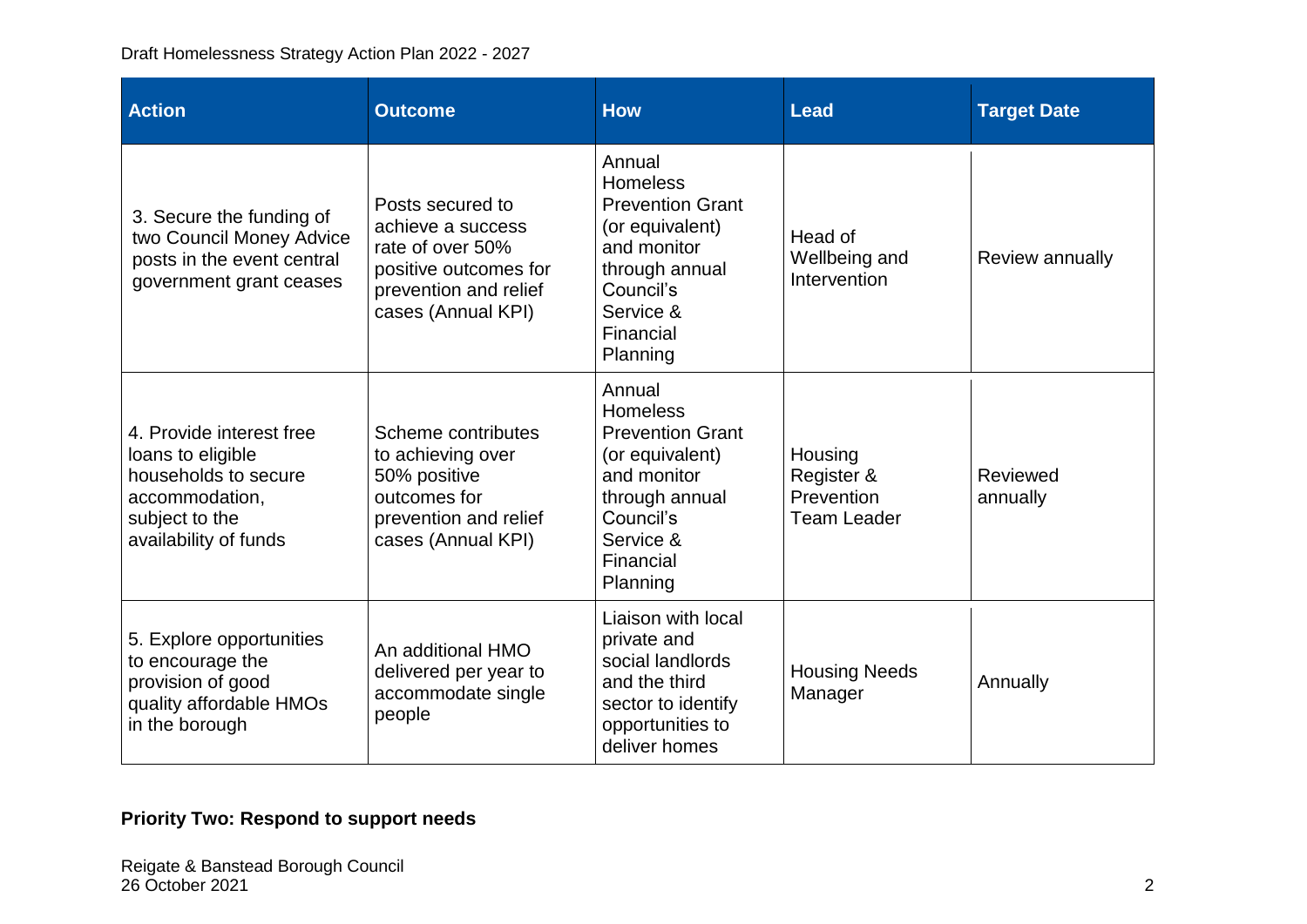| <b>Action</b>                                                                                                                                                                                                                                                | <b>Outcome</b>                                                                     | <b>How</b>                                                                                                                                         | <b>Lead</b>                     | <b>Target Date</b> |
|--------------------------------------------------------------------------------------------------------------------------------------------------------------------------------------------------------------------------------------------------------------|------------------------------------------------------------------------------------|----------------------------------------------------------------------------------------------------------------------------------------------------|---------------------------------|--------------------|
| 6. Monitor the success and<br>positive outcomes delivered<br>by the new 12 month fixed<br>term Prison Resettlement<br>Worker currently funded<br>from grant and identify<br>longer term funding streams<br>and accommodation options<br>to assist this group | 30 percent of clients<br>assisted by worker to<br>secure suitable<br>accommodation | Prompt<br>responses to<br>Duty to Refers,<br>casework to<br>secure outcomes                                                                        | <b>Housing Needs</b><br>Manager | $2022/23 - 23/24$  |
| 7. Work with substance<br>misuse support agencies<br>and Surrey County Council<br>to identify options for those<br>clients unwilling to engage<br>with substance reduction<br>programmes and agree<br>alternative support and / or<br>housing options        | Two options<br>delivered between<br>2022-27                                        | Joint working<br>with SCC Adult<br>Commissioning<br>Team, Public<br>Health, local<br>supported<br>accommodation<br>providers to<br>explore options | <b>Housing Needs</b><br>Manager | Annual             |

## **Three: Tackle Rough Sleeping**

| <b>Action</b>         | <b>Outcome</b> | <b>How</b>       | Lead                   | <b>Target Date</b> |
|-----------------------|----------------|------------------|------------------------|--------------------|
| 9. Work up options to | Reduced use of | Use of s106      | <b>Head of Housing</b> | During the         |
| deliver supported     | emergency      | contributions to | Services               | Strategy period    |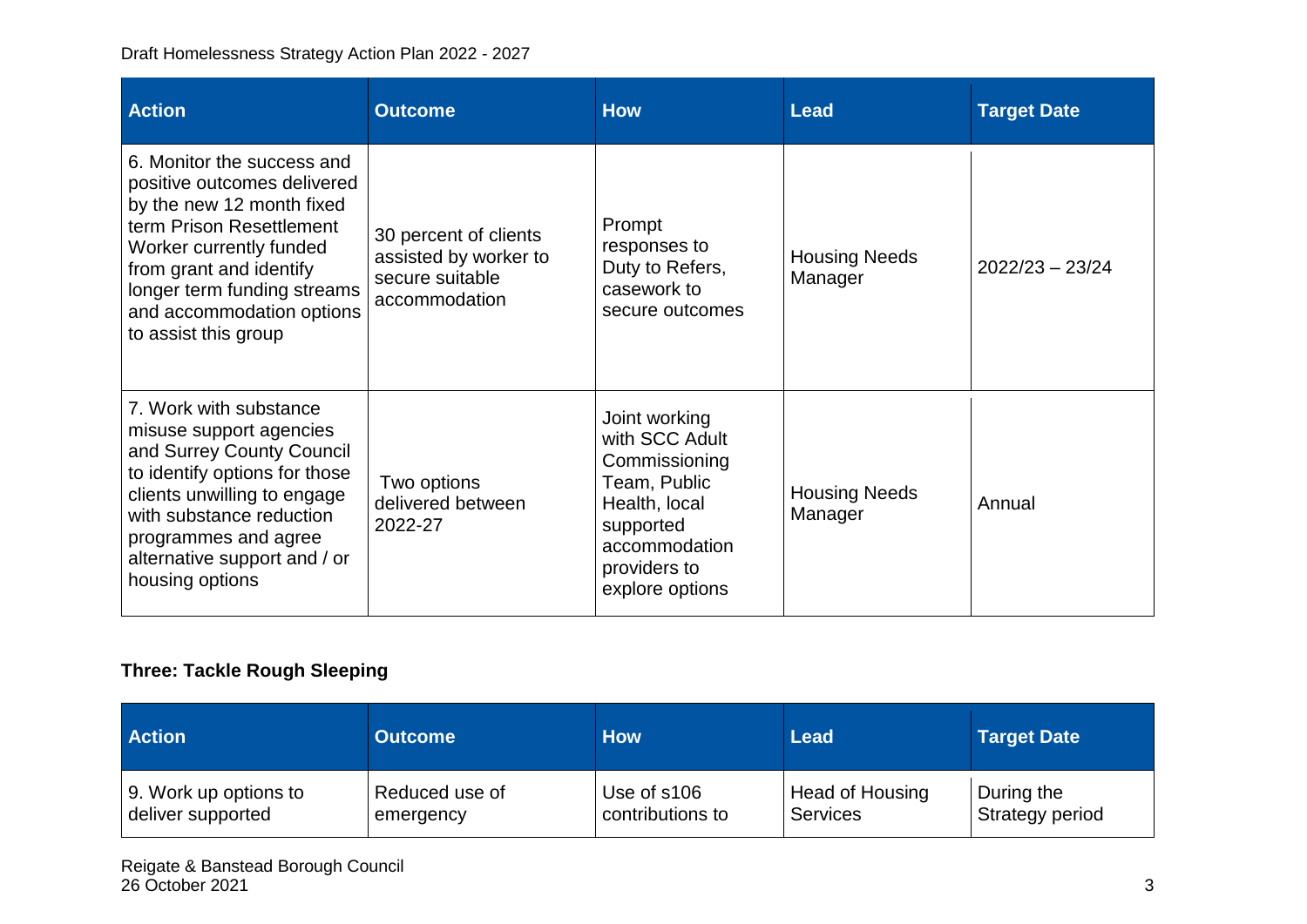| accommodation scheme(s)<br>for single homeless cohort<br>clients                                                                                                   | accommodation by<br>this group                                                      | purchase<br>property, secure<br>funding from<br>SCC and others<br>to provide<br>support staff                                        |                                                             |                 |
|--------------------------------------------------------------------------------------------------------------------------------------------------------------------|-------------------------------------------------------------------------------------|--------------------------------------------------------------------------------------------------------------------------------------|-------------------------------------------------------------|-----------------|
| 10. Work with local social<br>landlords to deliver housing<br>First accommodation                                                                                  | Grant funding<br>secured for two units<br>of accommodation<br>used as Housing First | Partnership with<br><b>Surrey County</b><br>Council,<br>supported<br>housing<br>providers to<br>purchase and<br>manage<br>properties | <b>Housing Needs</b><br>Manager                             | 2022/23         |
| 11. Monitor and review the<br>outcomes of clients placed<br>in the Council's own<br>Housing First style scheme<br>with a view to delivering<br>additional projects | Four clients assisted<br>every two years                                            | Monitor each<br>client pathway,<br>identify lessons<br>learned to inform<br>future schemes                                           | <b>Housing Support</b><br>Officer, Housing<br>Needs Manager | Review annually |

#### **Priority Four: Improve access to and the range of accommodation options**

| <b>Action</b>                                                                    | <b>Outcome</b>                   | <b>How</b>                                                    | <b>Lead</b>                    | <b>Target Date</b> |
|----------------------------------------------------------------------------------|----------------------------------|---------------------------------------------------------------|--------------------------------|--------------------|
| 12. Investigate ways to<br>assist and / or incentivise<br>social housing tenants | Achieve one<br>downsize per year | Target under<br>occupiers,<br>understand<br>barriers, work up | <b>Register Team</b><br>Leader | Annual             |